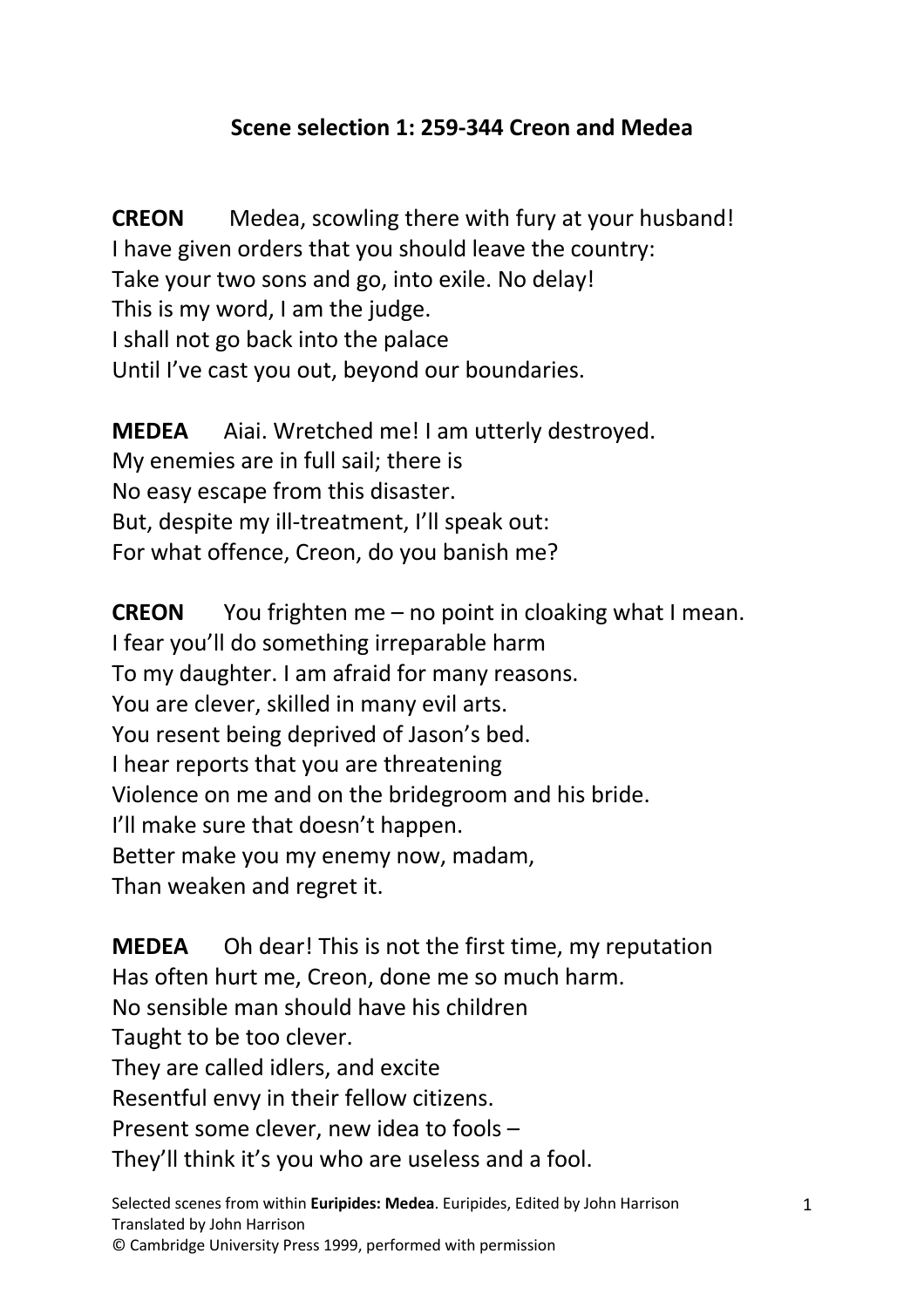As for those who think they have a subtle intellect, If you are thought superior in the state, they take it hard. That has been my fate. Because I'm clever, Some are jealous, to others I'm objectionable. But I'm not really so clever. You say you are afraid – that I'll do something unpleasant? I'm in no position – have no fear of me, Creon, – To go against those who rule. What wrong have you done me? You simply gave your daughter to the man of your choice. It is my husband that I hate. What do you did, I think, Was prudent. I do not grudge you your success. Let them marry, and good luck to you! But allow me To live in Corinth. I have been wronged, but I will say No more. You are the stronger, I am beaten.

**CREON** You sound harmless, but in your heart I'm terrified you're plotting evil.

I trust you now even less than before.

A passionate woman – or a man, for that matter  $-$ 

Is easier to guard against, than one who's clever, And holds her tongue.

You must leave, quickly! No more talk!

It's decided. No skill of yours will help

You, now you are my enemy, to stay in Corinth

**MEDEA** Please! I touch your knees, I beseech you By your daughter, the new bride.

| <b>CREON</b> | You are wasting words. You'll never win me over. |
|--------------|--------------------------------------------------|
|--------------|--------------------------------------------------|

**MEDEA** Will you banish me, and not respect my prayers?

**CREON** I'll not put you before my family.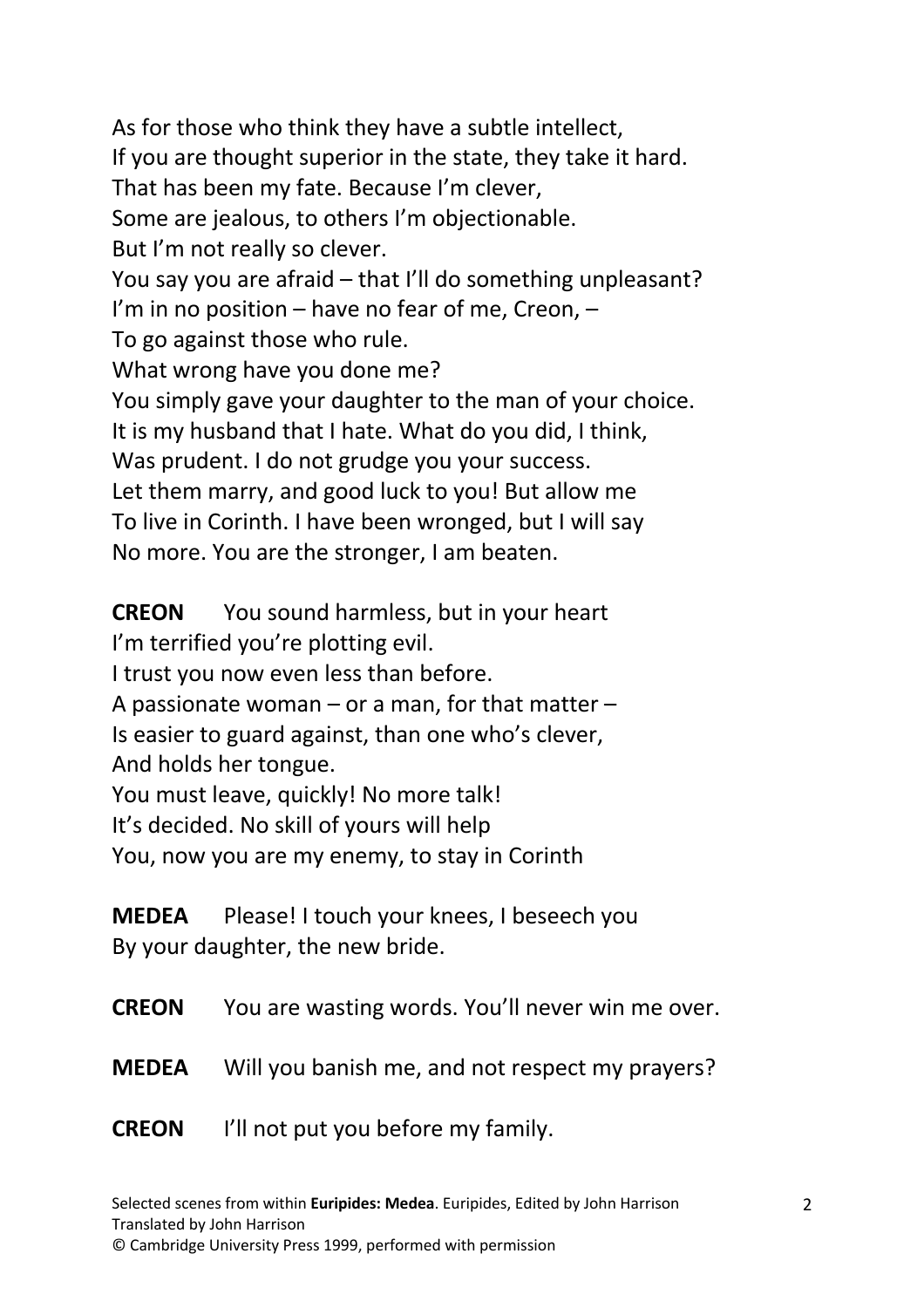- **MEDEA** Oh, my fatherland! How well I now remember you!
- **CREON** After my children, my country is my dearest love.
- **MEDEA** Oh, what a great evil love can be for us.
- **CREON** That depends, I'd say, on circumstances.
- **MEDEA** Zeus, mark who caused these troubles.
- **CREON** Go, foolish woman, and free me of this burden.
- **MEDEA** It is we who have the burdens; we need no more.
- **CREON** My men will forcibly eject you.
- **MEDEA** No, not that! I beg you, Creon,…
- **CREON** It seems, madam, that you'll make it difficult.
- **MEDEA** I'll go. I am not begging to stay.
- **CREON** Then why struggle? Let go my hand!

**MEDEA** Just one day! Let me stay to make plans for our exile, A proper start for my boys, since their father No longer chooses to provide for them. Have pity on them. You too are a father, And should be sympathetic. I do not care about myself In exile, but I weep for their plight.

**CREON** It's not my nature to be at tyrant. My concern for others has often cost me dearly. Now too, madam, I see I'm making a mistake, But, still, I grant you your request. But I warn you,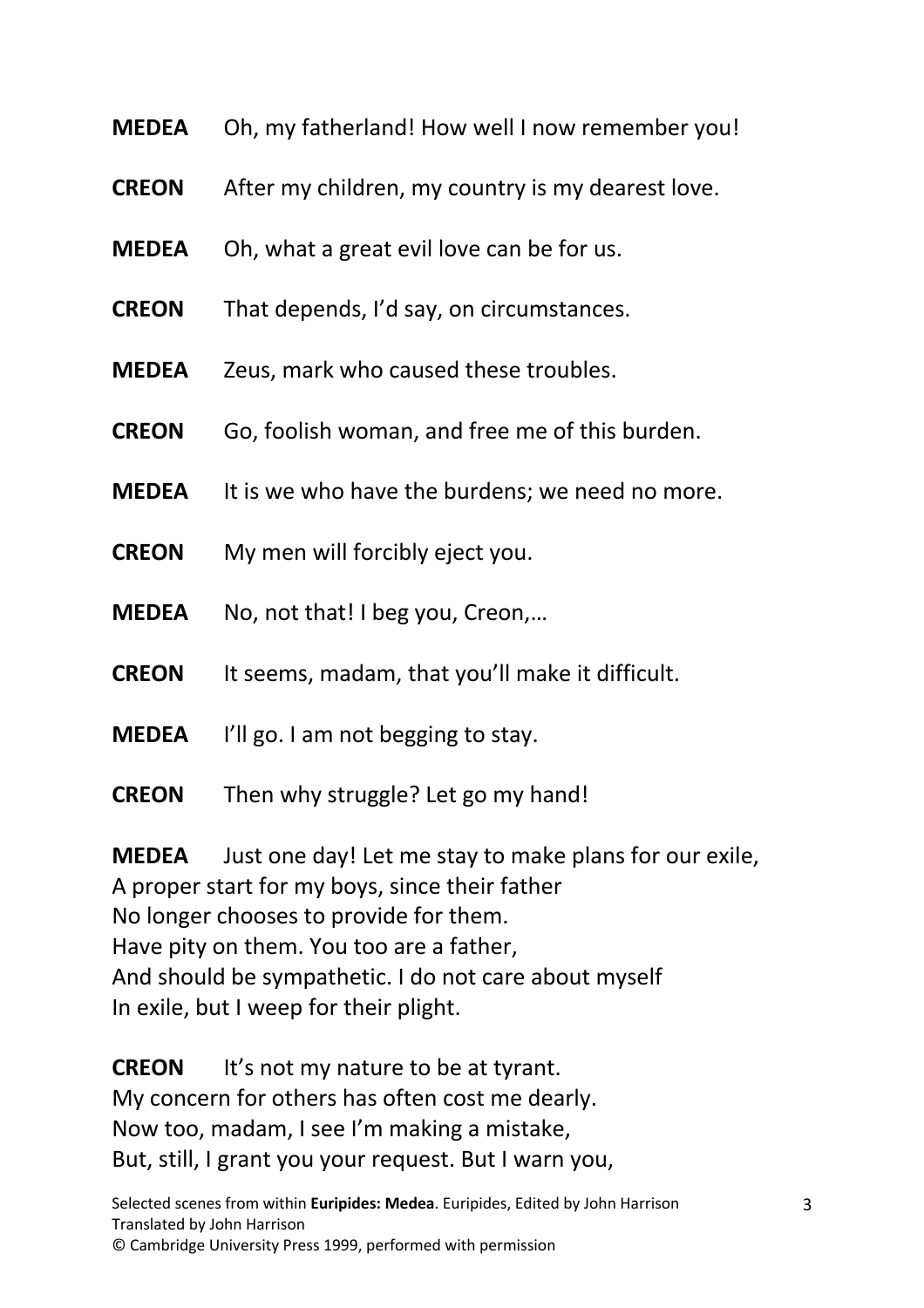If tomorrow's light of day sees you and your children Within the borders of this land, You die. That is my solemn, final word. Now, if you must stay, stay one more day. That's not long enough for you To do the damage that I fear.

3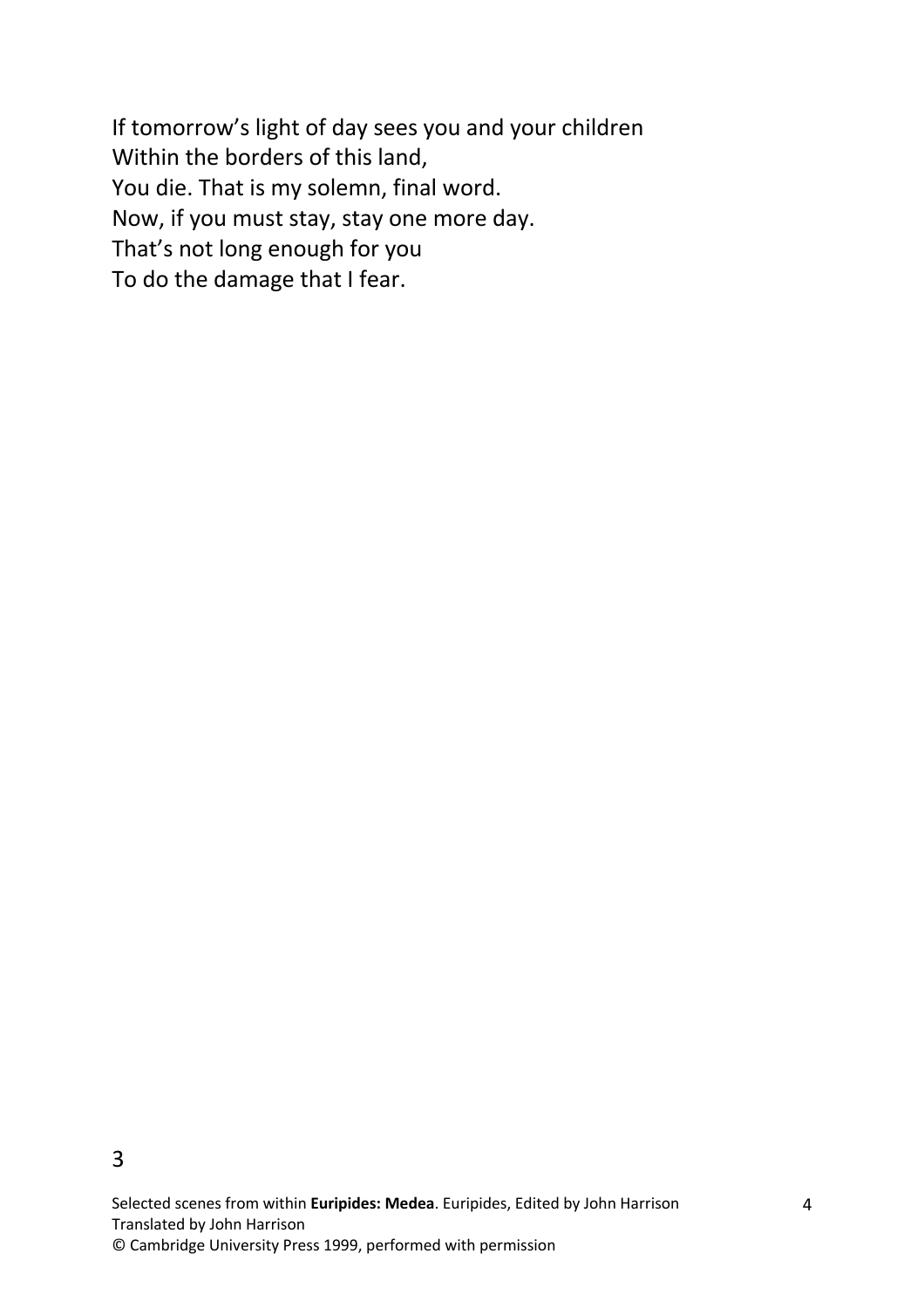#### **Scene selection 2: 399-424 Chorus**

**CHORUS** Sacred rivers flow uphill: Justice and all things are reversed. It's men who are the traitors now. There's no more faith in oaths sworn to the gods, Our reputation will be turned to good, We women shall have honour. And ugly slander hold us down no more.

> No more we'll hear the age-old songs Celebrating women's faithlessness. Till now Apollo, lord of song, has not bestowed The gift of inspired lyric song On women's minds; or we'd have echoed back a hymn Against the race of men. The length of time Has many tales to tell of men as well as women.

> > You sailed from your ancestral home Crazed by love, past Pontus' twin rocks. Now in a strange land you live Husbandless, no partner in your bed; And from this land you are driven out, An exile without rights.

Gone is the sanctity of oaths, all sense of shame Has left Great Hellas and flown away. You do not have your father's home To offer anchorage in distress. Another princess rules your husband's bed, The mistress of the house.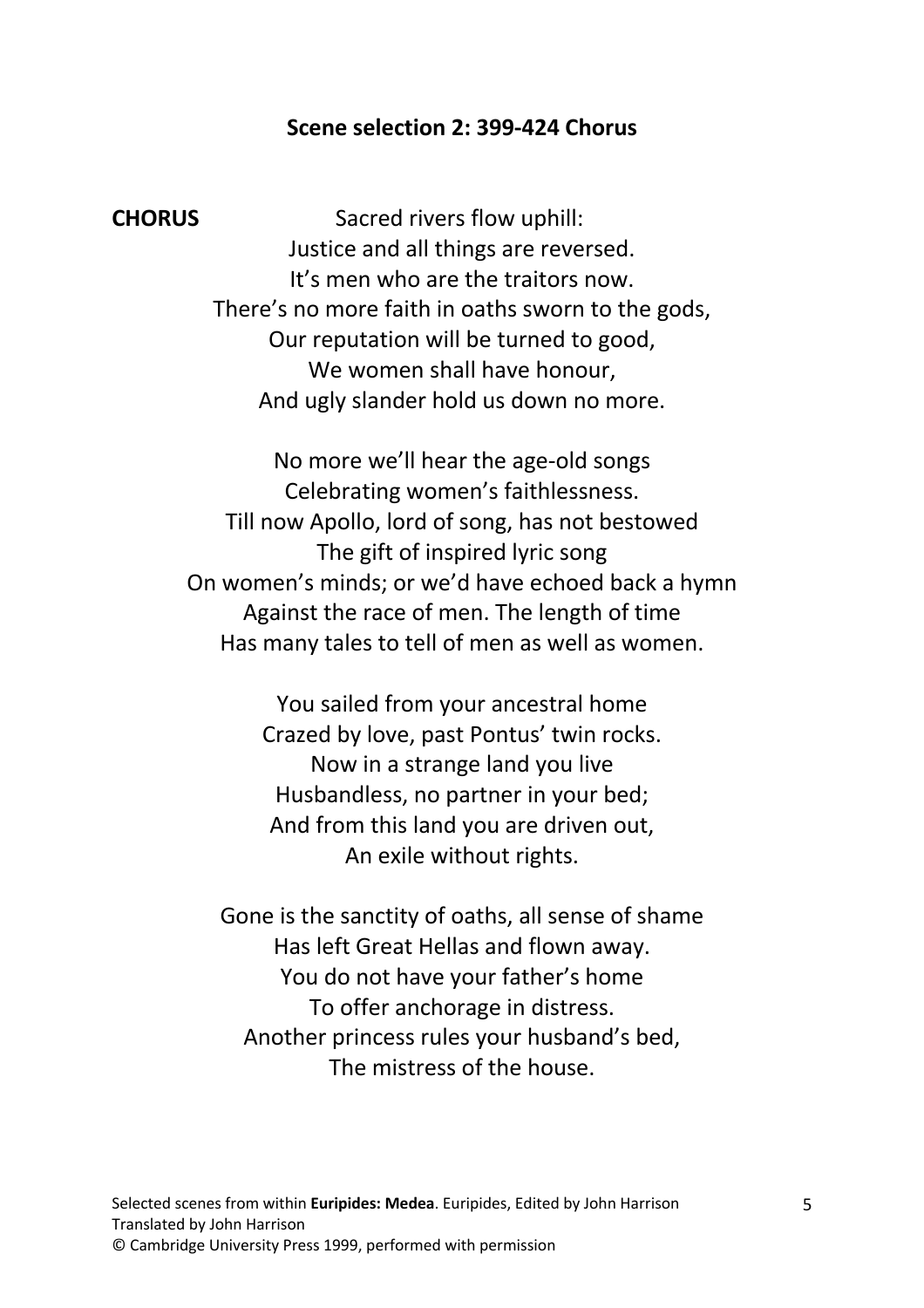## **Scene selection 3: 556 - 608 Medea and Jason**

**MEDEA** I differ from many people in many ways. To me, an unjust man who is also clever with words Deserves the greatest penalty. Confident that he can dress up his wrongdoing With specious words, he is brazen in his wickedness. And yet he is not so clever after all. So don't you try your plausible and clever arguments on me! One point will floor you: if you'd been honourable, You should have won me over before you married, Not kept it from your loved ones!

**JASON** I'm sure that if I had announced my wedding plans, You would have been most helpful! Even now you can't bring yourself to give up The great bitterness you feel.

**MEDEA** That is not what stopped you. You thought, As you grew older, it didn't look quite right To have a foreign wife.

**JASON** Get this straight: it is not for any woman That I made this royal marriage. I've already said I did it to safeguard you, to father royal sons, Brothers to my children, security for my house.

**MEDEA** I want none of your hurtful 'prosperity' Or wealth to rankle in my mind.

**JASON** You'd better change your attitude. You'll be wiser To accept what's best for you is not 'hurtful'. You're fortunate. Don't think you're not.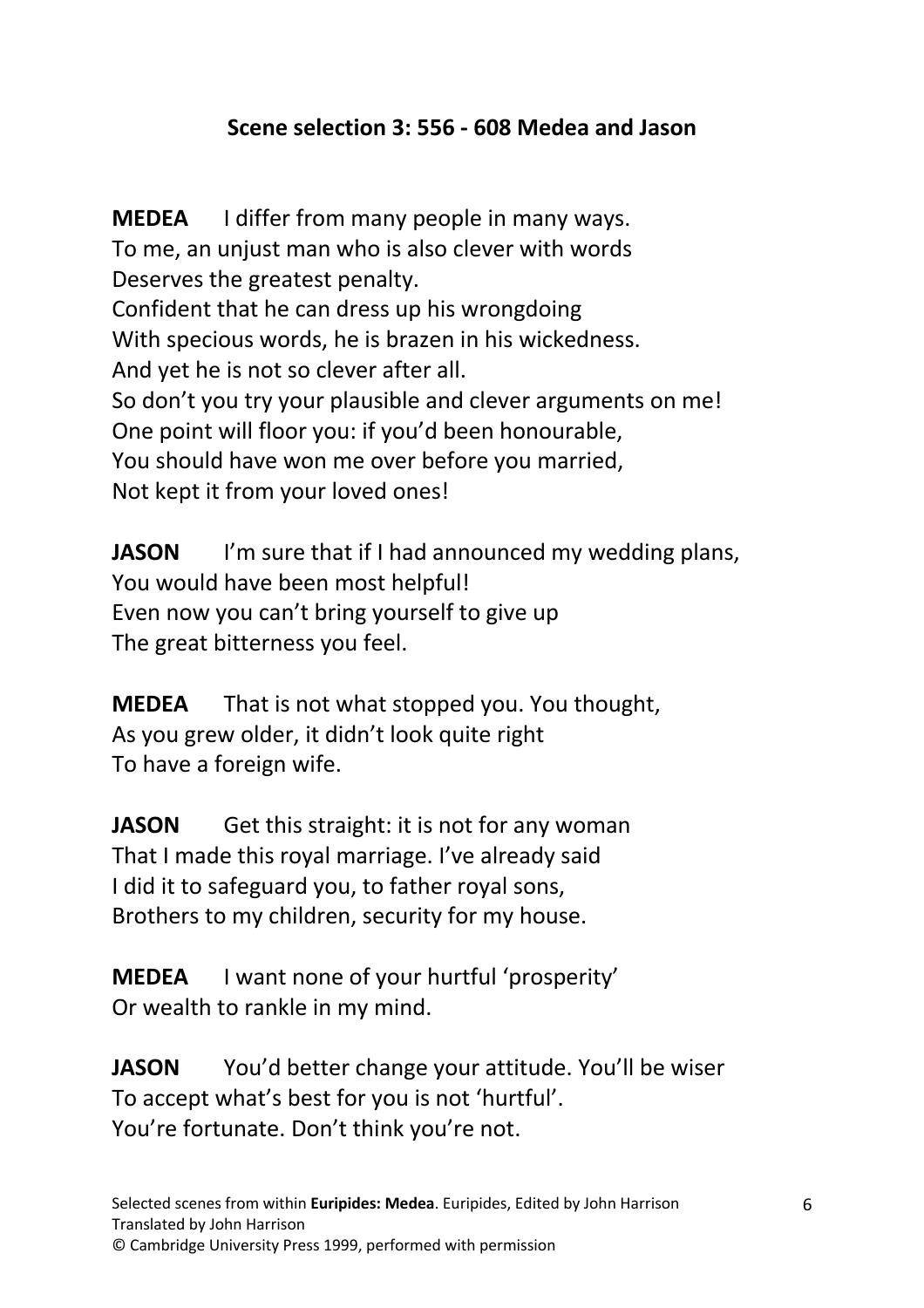**MEDEA** That's right, insult me! You have a way out. I am alone, condemned to exile.

**JASON** It was your own choice. Blame no one else.

**MEDEA** What have I done? Did I make you my wife And then betray you?

**JASON** You called down unholy curses on the royal family.

**MEDEA** I am that curse, to your house too.

**JASON** I won't debate this further. If you need Money for the children or yourself, To support you in exile, let me know. I am happy to give, generously – and to send Letters of introduction to my guest-friends, Who will treat you well. You will be foolish, my dear, To refuse. It will pay you to give up your anger.

**MEDEA** I would not take advantage of your friends Or accept a thing. Don't try to give me anything! There can be no profit in a traitor's gift.

**JASON** Then I call the Gods to witness that I am willing To do any service for you and for the boys. But you do not want kindness: In your stubborn pride you reject your dear ones And make your suffering worse.

**MEDEA** Go! You're lusting for your new-won bride, Lingering here, away from the house! Go to her bed! Perhaps – with a god help, it will be said – this marriage Will be celebrated with a funeral dirge!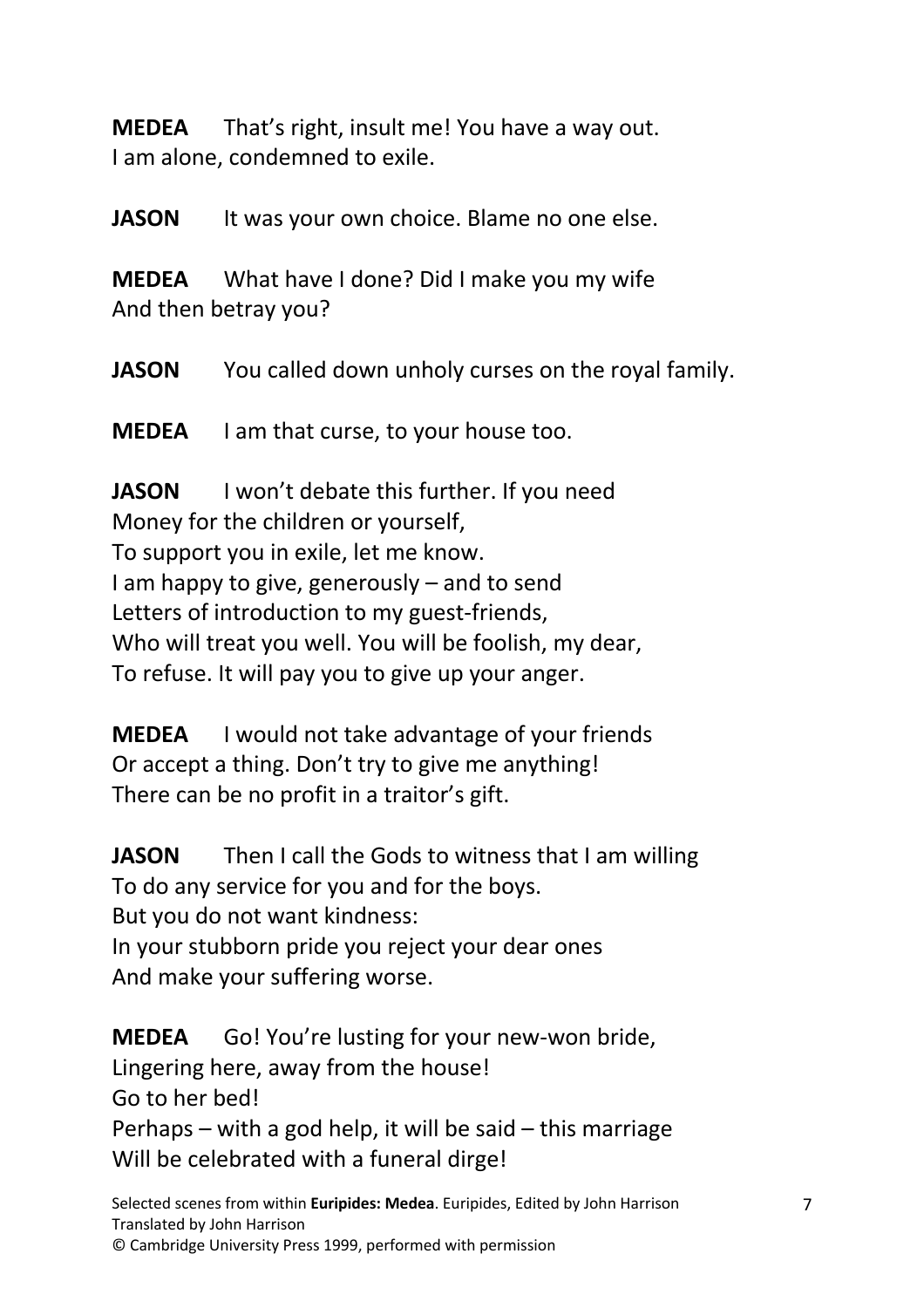# **Scene Selection 4: 892-944 Medea and Jason (& children and tutor)**

**JASON** What's this? Eyes wet with fresh tears? Pale cheeks? Why do you turn away? Aren't you pleased with what I say?

**MEDEA** It's nothing. I was thinking of these children.

**JASON** Don't worry. I will arrange well for them.

**MEDEA** All right. I will trust what you say. Woman is the weaker sex, and born to tears.

**JASON** Why so much moaning for the boys?

**MEDEA** I gave them birth. When you prayed for their lives, Pity overwhelmed me, wondering about their future. What you have come to hear from me Has been in part said; the rest I'll tell you now. The king has resolved to banish me from here – It's best for me, I recognise, not to be In your way or the royal family's. They think I bear some grudge against the family. And so I leave for exile. But the boys – beg Creon to spare them banishment, So you can bring them up.

**JASON** I don't know if I can persuade him: I will try.

**MEDEA** Then tell your wife to ask her father To spare the boys from banishment.

**JASON** Yes, I think that she could do that – if she's a woman.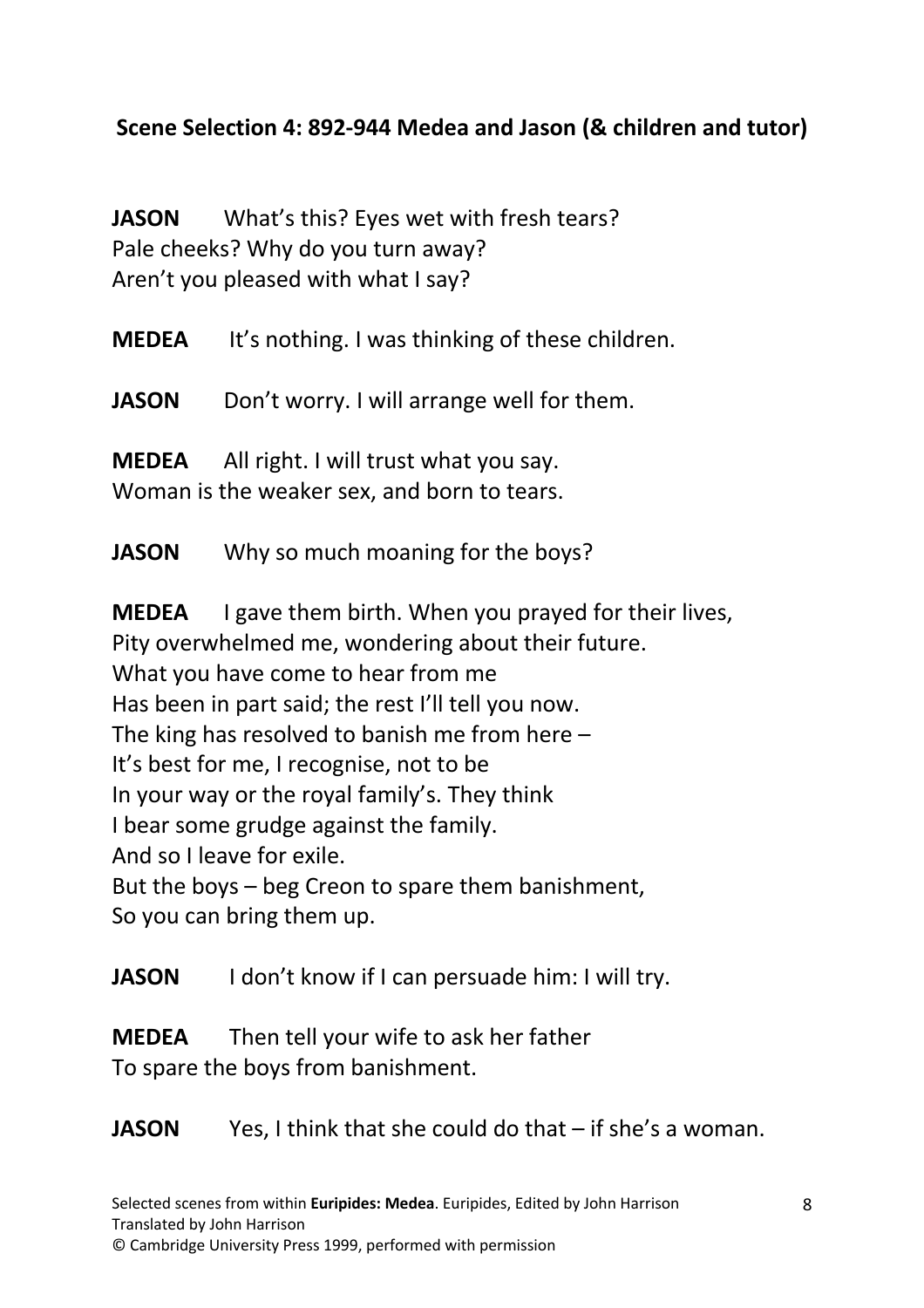**MEDEA** And I will help you in the task. I'll send her gifts, the finest in the world: A finely woven dress and crown of beaten gold. The boys will take them. Quickly, Tell a maid to fetch the adornments. Not once, but countless ways she will be blest: Winning so fine a man as you to share her bed, And gaining the adornments which the Sun God, My father's father, bequeathed to his descendants. Take these bridal gifts, boys, in your hands. Carry them and give them to the happy royal bride. It is no contemptible gift she will receive.

**JASON** Foolish woman, why part with these? Do you think the palace is short of dresses? Or money, do you think? Keep them! Don't give them away. If my wife thinks me of any worth, She'll put me before valuables, I am sure

**MEDEA** Don't say that. 'Gifts win over even the Gods.' And, with mortals, gold has more power Than ten thousand words. Luck's with her, God's on her side. She is the new mistress. To buy my sons from exile, I'd pay not only gold, but with my life. Boys, go to the rich palace, Kneel before your father's new wife, my new mistress. And beg her to spare you from banishment, Give her the pretty things: this is most important, Give these presents into her own hands. Go quickly. Bring back good news to your mother, That her wishes are fulfilled.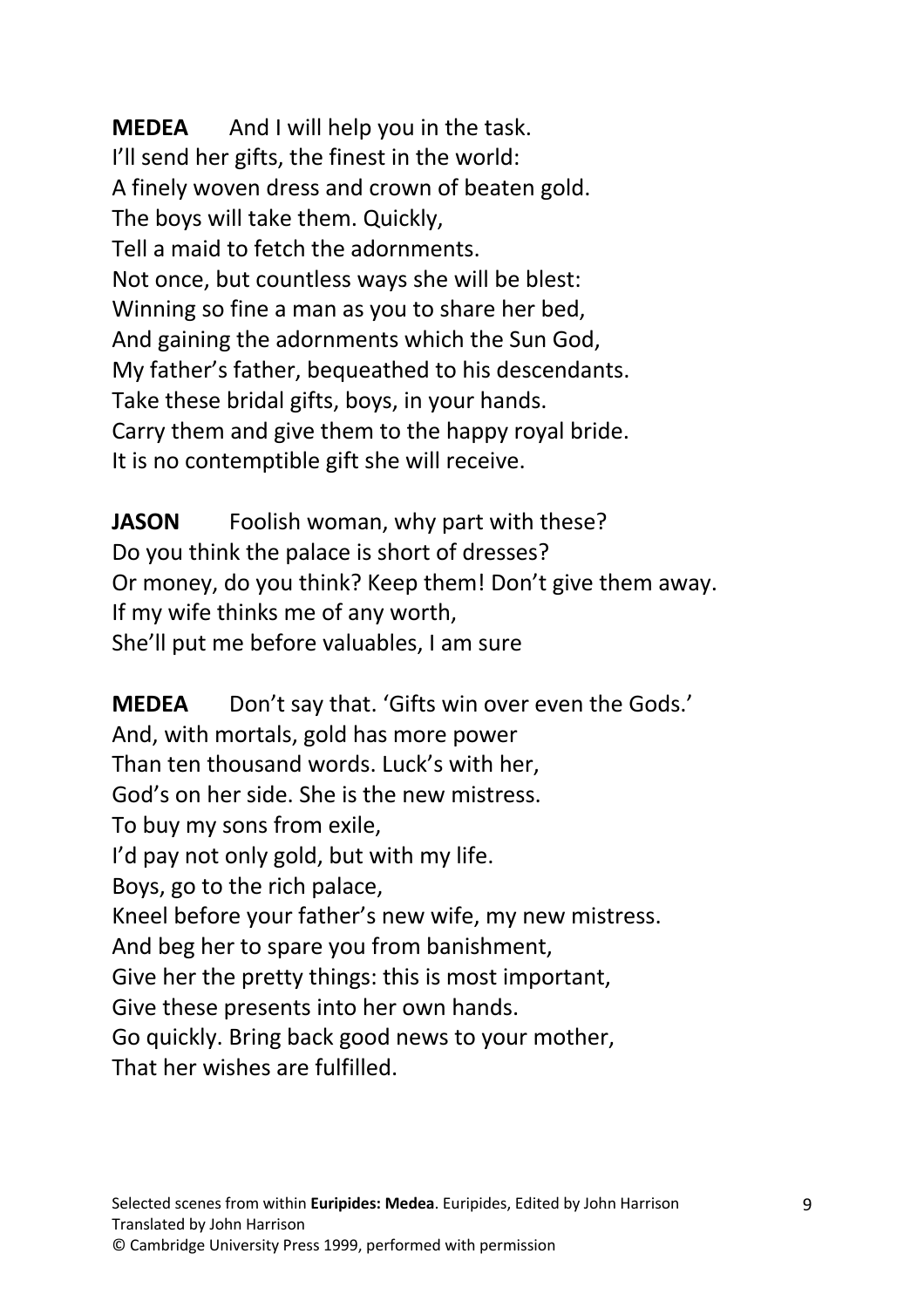#### **Scene selection 5: 991 – 1050 Medea**

**MEDEA** Children, children, now you have a city, A home, where, leaving poor me, You will live forever parted from your mother. I shall go to another land, an exile, Before I can have my joy in you, see you happy, Before I can honour your brides and adorn Your marriage beds and hold aloft the marriage torch. O misery! O my stubborn pride! All for nothing, boys, I brought you up, All are nothing tortured myself with toil and care, And bore the cruel pains when you were born. Once I placed great hopes in you, that you Would care for my old age and yourselves Shroud my corpse. That would make me envied. Now that sweet thought is no more. Parted from you I shall lead a grim and painful life. You will no longer see your mother with your dear eyes. You will have moved to a different sphere of life. Oh, oh! Children, why do you keep your eyes on me? Why do you smile at me, your last smile? Aiai. What am I to do? Women, My courage leaves me, when I see their bright expressions. I can't do it. I give up my former plan. I'll take my children away from Corinth. Why should I try to hurt their father by making them suffer, And suffer twice as much myself? No, I'll give up my plan. Oh, what's the matter with me? Do I want My enemies to laugh at me? Shall I let them off Unpunished? No, I must go through with it. What a coward I am, even to allow such weak thoughts. Go, boys, indoors.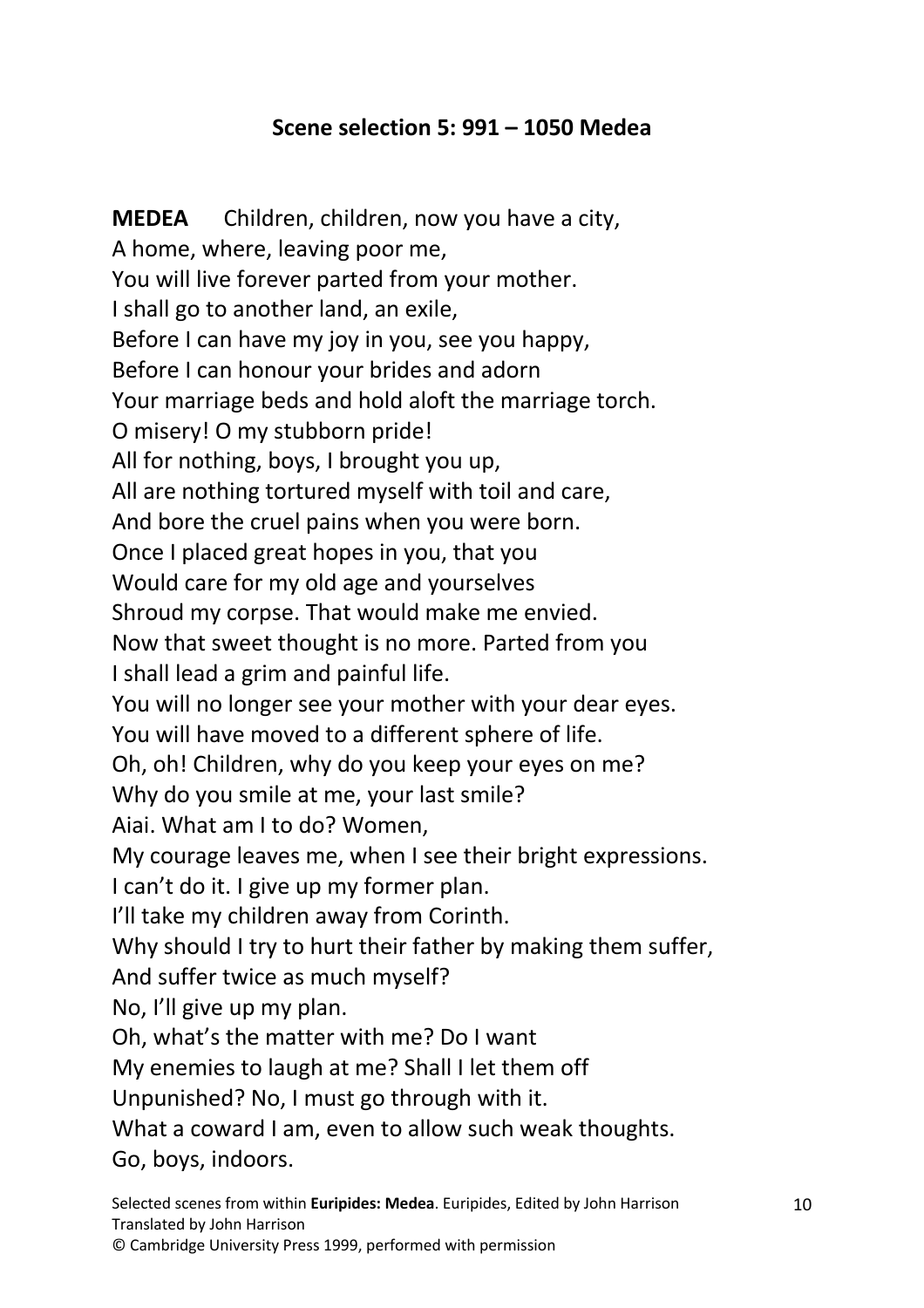Those for whom it is not right To be present at my sacrifice, consider your position: My hand will not fail. Oh, my heart, don't do it! Leave them, You wretch, spare the children! They will live in Athens with me And make you happy. No, by all the avenging fiends of Hell, I cannot leave my children for my enemies To abuse. In any case, It's done now, there's no escape. The crown is on her head, the royal bride Is dying in her dress. I know it. I have the saddest road to travel And these I'll send on one yet more sad. And so I want to speak to them. Give me your hand, Children, give it me to grasp. Dearest hand, dearest mouth! What a noble body And face you have! My blessings on you – but in another place! Your blessings here your father has destroyed. Your kiss so sweet, so soft your skin; How lovely a child's breath is! Go, go! I can no longer look at you. The horror overwhelms me. I understand The horror of what I propose to do, But passion masters my resolve And passion is the cause of all life's greatest horrors.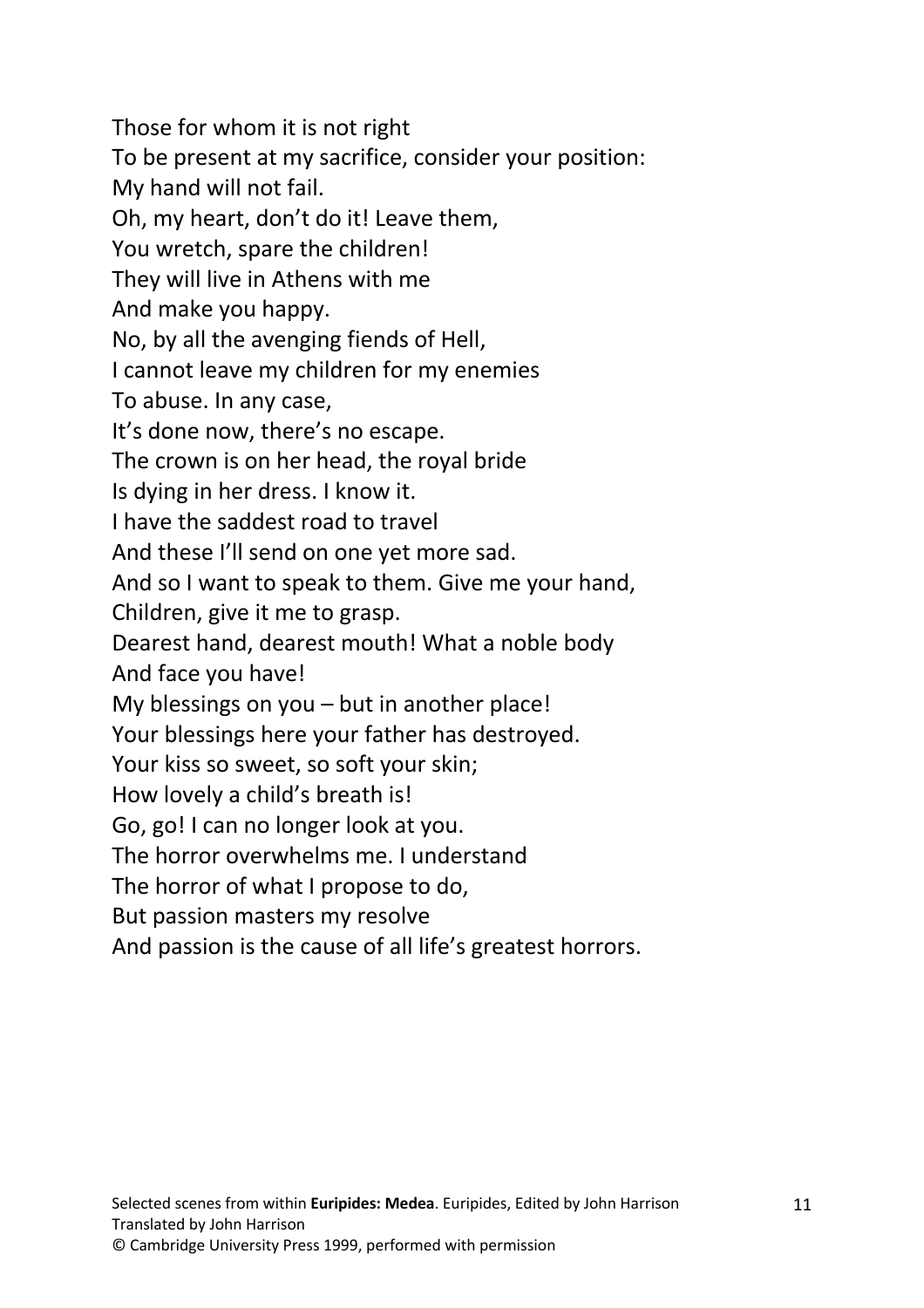#### **Scene selection 6: 1226 – 1271 chorus and children**

**CHORUS** Earth and radiant beam of the Sun, Look down! Look at this lost woman Before she lifts her murderous hand to the children, Shedding her own blood. For they were born of your golden race And for the blood of a God to be spilled By Man is a fearful thing. Heaven-born light, restrain her, stop her, Get her out of the house, the murderous Accursed fiend of vengeance.

> Was it for nothing that you laboured for your sons, For nothing bore your beloved boys, Medea, who left behind the blue-grey Clashing Rocks, Entrance to that least hospitable of seas? Hapless woman, what is this deadly rage, That falls upon your heart, this baleful murder? Terrible for mortals is the pollution Of kindred blood, spilt on the ground: There follow sorrows, sent by the gods Upon a murderous house.

> > (*screams off stage*)

Do you hear? Do you hear children crying out? Oh cursed, ill-fated woman.

- **BOY 1** What shall I do? How can I escape My mother's hands?
- **BOY 2** I don't know, dearest brother. We are lost.